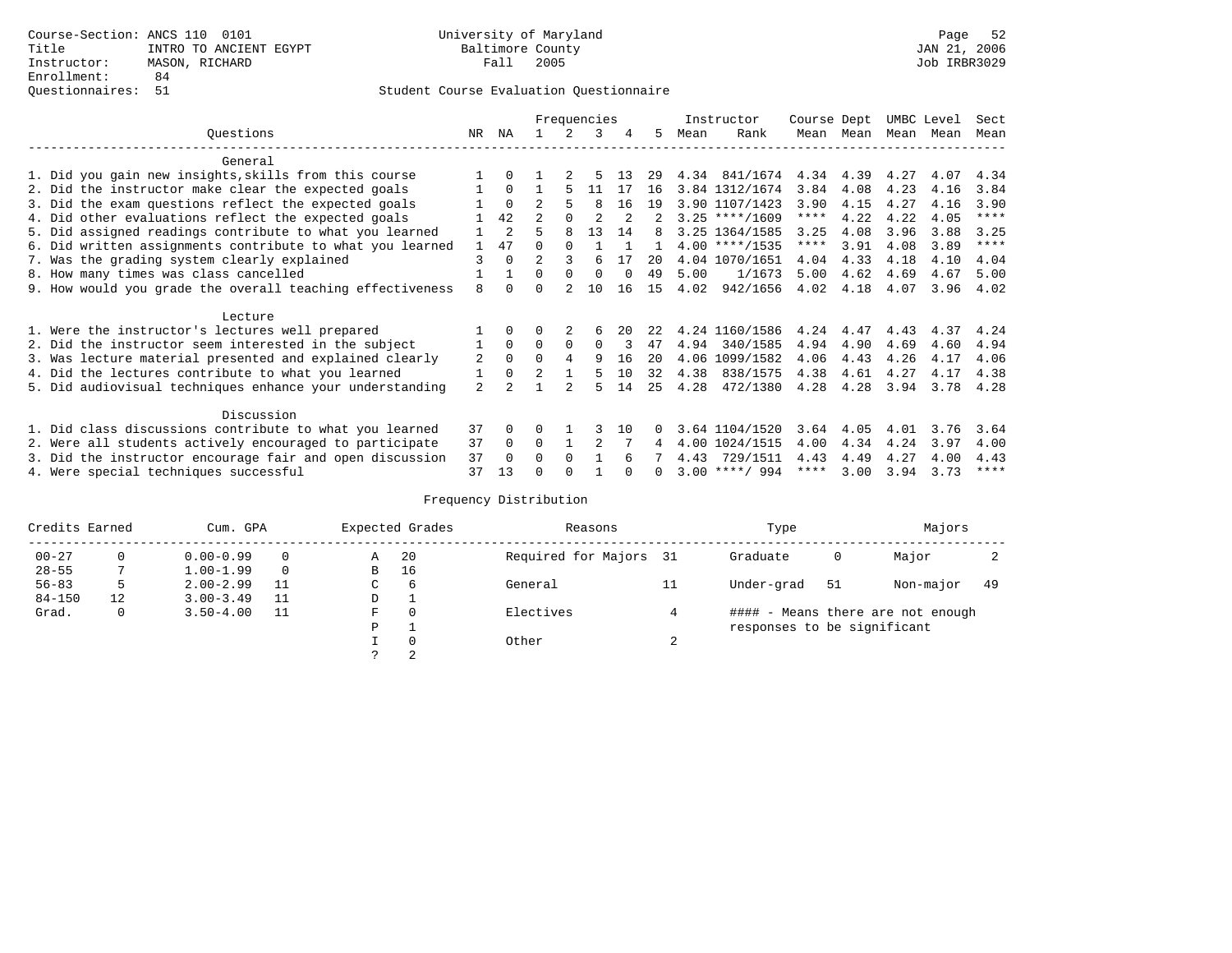### Student Course Evaluation Questionnaire

|                                                           |             |          |                | Frequencies    |                |    |              |      | Instructor       | Course Dept |           | UMBC Level |      | Sect        |
|-----------------------------------------------------------|-------------|----------|----------------|----------------|----------------|----|--------------|------|------------------|-------------|-----------|------------|------|-------------|
| Ouestions                                                 | NR          | ΝA       |                | 2              | 3              | 4  | .5           | Mean | Rank             |             | Mean Mean | Mean Mean  |      | Mean        |
| General                                                   |             |          |                |                |                |    |              |      |                  |             |           |            |      |             |
| 1. Did you gain new insights, skills from this course     |             | 0        |                |                |                |    | 22           | 4.42 | 735/1674         | 4.42        | 4.39      | 4.27       | 4.32 | 4.42        |
| 2. Did the instructor make clear the expected goals       | 0           | $\Omega$ |                |                |                | 10 | 14           |      | 4.06 1104/1674   | 4.06        | 4.08      | 4.23       | 4.26 | 4.06        |
| 3. Did the exam questions reflect the expected goals      | 0           | $\Omega$ |                |                |                | 11 | 1 R          | 4.33 | 771/1423         | 4.33        | 4.15      | 4.27       | 4.36 | 4.33        |
| 4. Did other evaluations reflect the expected goals       | O           |          |                |                |                |    | 10           |      | 3.77 1313/1609   | 3.77        | 4.22      | 4.22       | 4.23 | 3.77        |
| 5. Did assigned readings contribute to what you learned   | 0           | $\Omega$ | $\overline{2}$ |                | 8              |    | 19           | 4.09 | 708/1585         | 4.09        | 4.08      | 3.96       | 3.91 | 4.09        |
| 6. Did written assignments contribute to what you learned | $\mathbf 0$ | 9        |                | $\mathfrak{D}$ | 6              |    | 8            |      | 3.54 1273/1535   | 3.54        | 3.91      | 4.08       | 4.03 | 3.54        |
| 7. Was the grading system clearly explained               | 0           |          |                |                |                | 8  | 23           |      | 4.55 471/1651    | 4.55        | 4.33      | 4.18       | 4.20 | 4.55        |
| 8. How many times was class cancelled                     |             | $\Omega$ |                | 6              | 4              | 13 | 8            |      | 3.66 1647/1673   | 3.66        | 4.62      | 4.69       | 4.67 | 3.66        |
| 9. How would you grade the overall teaching effectiveness |             |          | $\mathcal{L}$  | $\Omega$       | $\mathfrak{D}$ | 15 | 1 O          | 4.07 | 918/1656         | 4.07        | 4.18      | 4.07       | 4.10 | 4.07        |
| Lecture                                                   |             |          |                |                |                |    |              |      |                  |             |           |            |      |             |
| 1. Were the instructor's lectures well prepared           |             | $\Omega$ |                |                |                |    | 27           | 4.63 | 723/1586         | 4.63        | 4.47      | 4.43       | 4.48 | 4.63        |
| 2. Did the instructor seem interested in the subject      |             | $\Omega$ |                | $\Omega$       | $\Omega$       |    | 31           | 4.88 | 640/1585         | 4.88        | 4.90      | 4.69       | 4.76 | 4.88        |
| 3. Was lecture material presented and explained clearly   | 1           | $\Omega$ |                |                | 3              | 6  | 21           | 4.41 | 777/1582         | 4.41        | 4.43      | 4.26       | 4.35 | 4.41        |
| 4. Did the lectures contribute to what you learned        |             | $\Omega$ |                |                |                |    | $27^{\circ}$ | 4.69 | 467/1575         | 4.69        | 4.61      | 4.27       | 4.39 | 4.69        |
| 5. Did audiovisual techniques enhance your understanding  | 4           | 24       |                |                |                |    |              |      | $1.60$ ****/1380 | ****        | 4.28      | 3.94       | 4.03 | $***$ *     |
| Discussion                                                |             |          |                |                |                |    |              |      |                  |             |           |            |      |             |
| 1. Did class discussions contribute to what you learned   | 18          | 0        |                |                | 3              |    |              | 3.47 | 1189/1520        | 3.47        | 4.05      | 4.01       | 4.03 | 3.47        |
| 2. Were all students actively encouraged to participate   | 18          | $\Omega$ |                | 0              | 3              |    | 8            | 4.13 | 976/1515         | 4.13        | 4.34      | 4.24       | 4.28 | 4.13        |
| 3. Did the instructor encourage fair and open discussion  | 19          | $\Omega$ | <sup>0</sup>   | $\mathfrak{D}$ | 2              |    |              |      | 4.00 1050/1511   | 4.00        | 4.49      | 4.27       | 4.28 | 4.00        |
| 4. Were special techniques successful                     | 18          | 13       |                |                |                |    |              |      | $3.00$ ****/ 994 | ****        | 3.00      | 3.94       | 3.98 | $***$ * * * |

| Credits Earned |   | Cum. GPA      |    | Expected Grades | Reasons                | Type                        |    | Majors                            |    |
|----------------|---|---------------|----|-----------------|------------------------|-----------------------------|----|-----------------------------------|----|
| $00 - 27$      |   | $0.00 - 0.99$ | Α  | 13              | Required for Majors 18 | Graduate                    | 0  | Major                             |    |
| $28 - 55$      |   | $1.00 - 1.99$ | В  | 15              |                        |                             |    |                                   |    |
| $56 - 83$      |   | $2.00 - 2.99$ | C. |                 | General                | Under-grad                  | 33 | Non-major                         | 31 |
| $84 - 150$     | 9 | $3.00 - 3.49$ | D  | 0               |                        |                             |    |                                   |    |
| Grad.          | 0 | $3.50 - 4.00$ | F  | $\Omega$        | Electives              |                             |    | #### - Means there are not enough |    |
|                |   |               | Ρ  |                 |                        | responses to be significant |    |                                   |    |
|                |   |               |    | $\Omega$        | Other                  |                             |    |                                   |    |
|                |   |               |    |                 |                        |                             |    |                                   |    |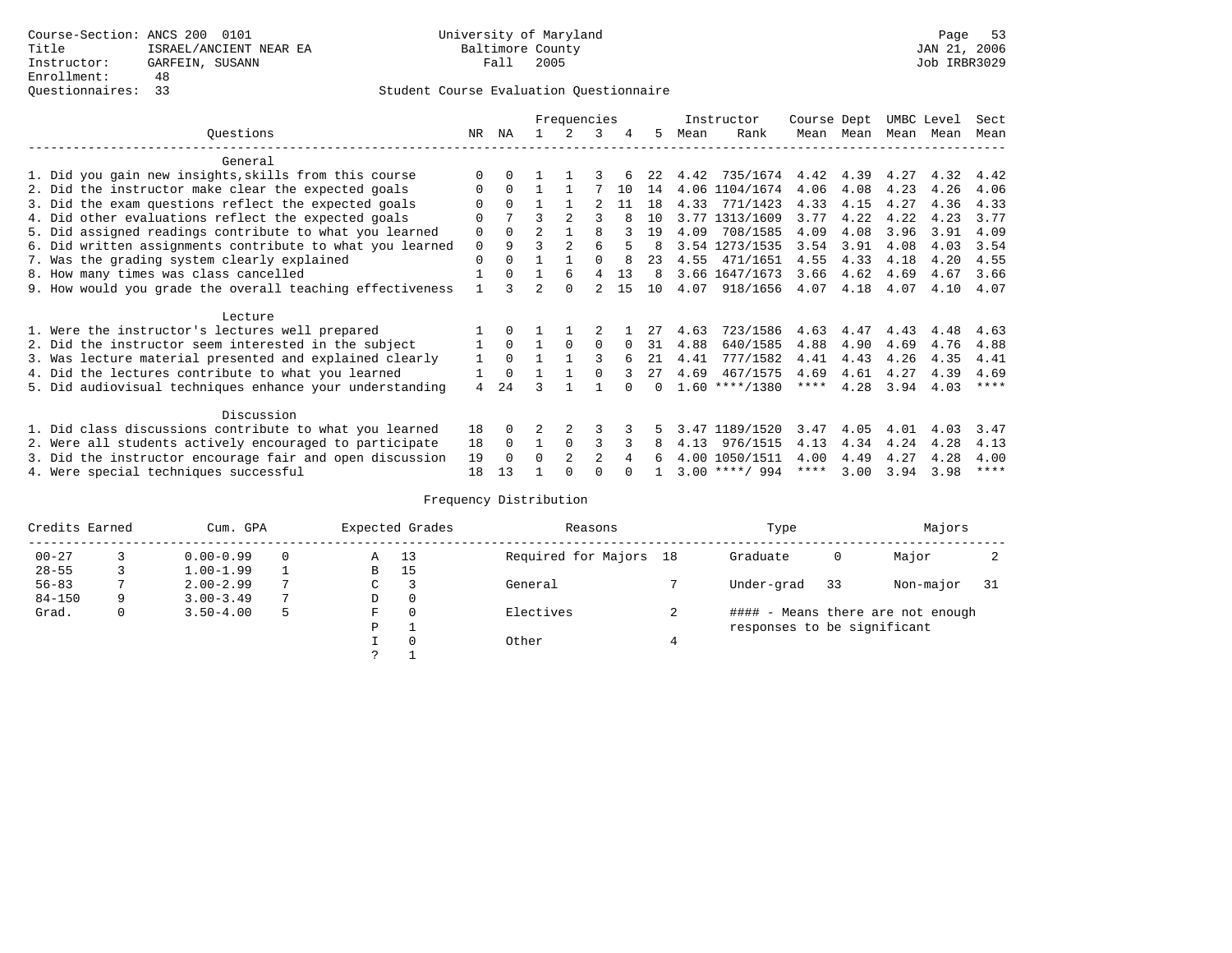### Student Course Evaluation Questionnaire

|                                                              |                |              |                | Frequencies    |                |                |                |      | Instructor               | Course Dept UMBC Level Sect |             |      |                          |       |
|--------------------------------------------------------------|----------------|--------------|----------------|----------------|----------------|----------------|----------------|------|--------------------------|-----------------------------|-------------|------|--------------------------|-------|
| Ouestions                                                    |                | NR NA        | 1              | $\overline{2}$ | 3              | 4              | 5              | Mean | Rank                     |                             |             |      | Mean Mean Mean Mean Mean |       |
| General                                                      |                |              |                |                |                |                |                |      |                          |                             |             |      |                          |       |
| 1. Did you gain new insights, skills from this course        | 2              | $\Omega$     | $\Omega$       | 2              | 3              |                | 8              |      | 4.05 1155/1674           | 4.05                        | 4.39        | 4.27 | 4.32                     | 4.05  |
| 2. Did the instructor make clear the expected goals          | 2              | 0            | $\mathsf 0$    | $\mathbf{1}$   | $\overline{4}$ | 9              | 6              |      | 4.00 1146/1674           | 4.00                        | 4.08        | 4.23 | 4.26                     | 4.00  |
| 3. Did the exam questions reflect the expected goals         | 2              | $\mathbf 0$  | $\Omega$       | $\mathbf{1}$   | 3              | 12             | 4              |      | 3.95 1061/1423           | 3.95                        | 4.15        | 4.27 | 4.36                     | 3.95  |
| 4. Did other evaluations reflect the expected goals          | $\overline{c}$ | $\mathbf 0$  | $\Omega$       | $\mathbf{1}$   | 3              | 10             | 6              |      | 4.05 1061/1609           | 4.05                        | 4.22        | 4.22 | 4.23                     | 4.05  |
| 5. Did assigned readings contribute to what you learned      | 2              | $\mathbf 0$  | $\mathbf 0$    | 2              | 0              | 6              | 12             | 4.40 | 413/1585                 | 4.40                        | 4.08        | 3.96 | 3.91                     | 4.40  |
| 6. Did written assignments contribute to what you learned    | $\mathbf{1}$   | $\Omega$     | $\Omega$       | $\overline{2}$ | 3              | 10             | 6              | 3.95 | 946/1535                 | 3.95                        | 3.91        | 4.08 | 4.03                     | 3.95  |
| 7. Was the grading system clearly explained                  | $\overline{2}$ | $\Omega$     | $\Omega$       | $\Omega$       | 6              | 7              | 7              |      | 4.05 1064/1651           | 4.05                        | 4.33        | 4.18 | 4.20                     | 4.05  |
| 8. How many times was class cancelled                        | $\overline{4}$ | $\mathbf 0$  | $\mathbf 0$    | $\mathbf{0}$   | 0              | $\mathbf 0$    | 18             | 5.00 | 1/1673                   | 5.00                        | 4.62        | 4.69 | 4.67                     | 5.00  |
| 9. How would you grade the overall teaching effectiveness    | $\overline{2}$ | 3            | $\Omega$       | $\cap$         | ζ              | 11             | 3              | 4.00 | 955/1656                 | 4.00                        | 4.18        | 4.07 | 4.10                     | 4.00  |
| Lecture                                                      |                |              |                |                |                |                |                |      |                          |                             |             |      |                          |       |
| 1. Were the instructor's lectures well prepared              | 3              | $\mathbf 0$  | 0              | $\Omega$       | 1              |                | 13             | 4.63 | 708/1586                 | 4.63                        | 4.47        | 4.43 | 4.48                     | 4.63  |
| 2. Did the instructor seem interested in the subject         | 3              | 0            | $\mathbf 0$    | $\mathbf{0}$   | $\mathbf 0$    |                | 17             | 4.89 | 591/1585                 | 4.89                        | 4.90        | 4.69 | 4.76                     | 4.89  |
| 3. Was lecture material presented and explained clearly      | 3              | $\mathbf 0$  | 0              | $\Omega$       | 0              |                | 12             | 4.63 | 481/1582                 | 4.63                        | 4.43        | 4.26 | 4.35                     | 4.63  |
| 4. Did the lectures contribute to what you learned           | 3              | $\mathbf 0$  | $\mathbf 0$    | $\Omega$       | 2              | 6              | 11             |      | 4.47 730/1575            | 4.47                        | 4.61        | 4.27 | 4.39                     | 4.47  |
| 5. Did audiovisual techniques enhance your understanding     | $\mathbf{3}$   | 15           | $\Omega$       | $\mathbf{1}$   | $\overline{a}$ |                | $\Omega$       |      | $3.00$ ****/1380         | $***$ * * *                 | 4.28        | 3.94 | 4.03                     | $***$ |
| Discussion                                                   |                |              |                |                |                |                |                |      |                          |                             |             |      |                          |       |
| 1. Did class discussions contribute to what you learned      | 8              | $\Omega$     | $\Omega$       | $\Omega$       | 2              | 5              |                | 4.36 | 555/1520                 | 4.36                        | 4.05        | 4.01 | 4.03                     | 4.36  |
| 2. Were all students actively encouraged to participate      | 8              | $\mathbf 0$  | $\mathbf 0$    | $\mathbf{0}$   | $\overline{2}$ | 3              | 9              | 4.50 | 629/1515                 | 4.50                        | 4.34        | 4.24 | 4.28                     | 4.50  |
| 3. Did the instructor encourage fair and open discussion     | 8              | 0            | $\mathbf 0$    | $\mathsf 0$    | $\mathbf{1}$   | $\overline{a}$ | 11             | 4.71 | 458/1511                 | 4.71                        | 4.49        | 4.27 | 4.28                     | 4.71  |
| 4. Were special techniques successful                        | 8              | 7            | $\overline{a}$ | $\mathbf{1}$   | $\mathbf{1}$   | $\mathbf{1}$   | $\overline{2}$ | 3.00 | 881/994                  | 3.00                        | 3.00        | 3.94 | 3.98                     | 3.00  |
| Laboratory                                                   |                |              |                |                |                |                |                |      |                          |                             |             |      |                          |       |
| 2. Were you provided with adequate background information 20 |                | 0            | 0              | $\Omega$       | 1              | $\Omega$       |                |      | $1 \quad 4.00$ ****/ 278 |                             |             | 4.19 | 4.36                     |       |
| Seminar                                                      |                |              |                |                |                |                |                |      |                          |                             |             |      |                          |       |
| 1. Were assigned topics relevant to the announced theme      | 20             | 1            | $\Omega$       | $\Omega$       | $\Omega$       |                | $\Omega$       |      | $4.00$ ****/ 103         |                             |             | 4.41 | 4.07                     |       |
| 2. Was the instructor available for individual attention     | 20             | $\mathbf{1}$ | $\Omega$       | $\mathbf 0$    | $\mathbf{0}$   | $\Omega$       | $\mathbf{1}$   |      | $5.00$ ****/ 101         | ****                        | ****        | 4.48 | 4.45                     | $***$ |
| 3. Did research projects contribute to what you learned      | 20             | $\mathbf{1}$ | $\Omega$       | $\Omega$       | $\Omega$       | $\Omega$       | $\mathbf{1}$   |      | $5.00$ ****/<br>95       | ****                        | ****        | 4.31 | 4.33                     | ****  |
| 4. Did presentations contribute to what you learned          | 20             | $\mathbf{1}$ | $\mathbf 0$    | $\mathbf{0}$   | $\Omega$       | $\mathbf{1}$   | $\Omega$       |      | $4.00$ ****/<br>99       | ****                        | $* * * * *$ | 4.39 | 4.22                     | $***$ |
| 5. Were criteria for grading made clear                      | 20             | $\mathbf{1}$ | $\Omega$       | $\Omega$       | $\Omega$       | $\mathbf{1}$   | $\Omega$       |      | 97<br>$4.00$ ****/       |                             | **** ****   | 4.14 | 4.63                     | ****  |
| Field Work                                                   |                |              |                |                |                |                |                |      |                          |                             |             |      |                          |       |
| 1. Did field experience contribute to what you learned       | 20             | $\Omega$     |                | $\Omega$       | 1              |                |                |      | 76<br>$2.00$ ****/       | ****                        |             | 3.98 | 3.97                     | ****  |
| 2. Did you clearly understand your evaluation criteria       | 20             | $\Omega$     | $\mathbf{1}$   | $\Omega$       | $\Omega$       | $\mathbf{1}$   | $\mathbf 0$    |      | $2.50$ ****/<br>77       | ****                        | ****        | 3.93 | 4.20                     | ****  |
| Self Paced                                                   |                |              |                |                |                |                |                |      |                          |                             |             |      |                          |       |
| 1. Did self-paced system contribute to what you learned      | 20             | $\Omega$     | $\Omega$       | $\Omega$       | $\Omega$       | 2              |                |      | $4.00$ ****/<br>61       |                             |             | 4.09 | 4.23                     | ****  |
| 2. Did study questions make clear the expected goal          | 20             | 0            | $\mathbf 0$    | 0              | 1              | 1              | $\Omega$       |      | 52<br>$3.50$ ****/       | ****                        |             | 4.26 | 4.53                     | ****  |
| 4. Was the feedback/tutoring by proctors helpful             | 2.0            | $\mathbf{1}$ | $\Omega$       | $\Omega$       | $\Omega$       | $\mathbf{1}$   | $\Omega$       |      | $4.00$ ****/<br>35       | ****                        | ****        | 4.36 | 4.63                     | ****  |

| Credits Earned |   | Cum. GPA      |          |   | Expected Grades | Reasons             | Type                        |     | Majors                            |  |
|----------------|---|---------------|----------|---|-----------------|---------------------|-----------------------------|-----|-----------------------------------|--|
| $00 - 27$      |   | $0.00 - 0.99$ |          | А |                 | Required for Majors | Graduate                    |     | Major                             |  |
| $28 - 55$      | 2 | $1.00 - 1.99$ | $\Omega$ | B | 14              |                     |                             |     |                                   |  |
| $56 - 83$      |   | $2.00 - 2.99$ | 2        |   | 4               | General             | Under-grad                  | -22 | Non-major                         |  |
| $84 - 150$     |   | $3.00 - 3.49$ |          | D | $\circ$         |                     |                             |     |                                   |  |
| Grad.          |   | $3.50 - 4.00$ |          |   | $\Omega$        | Electives           |                             |     | #### - Means there are not enough |  |
|                |   |               |          |   | $\mathbf 0$     |                     | responses to be significant |     |                                   |  |
|                |   |               |          |   |                 | Other               |                             |     |                                   |  |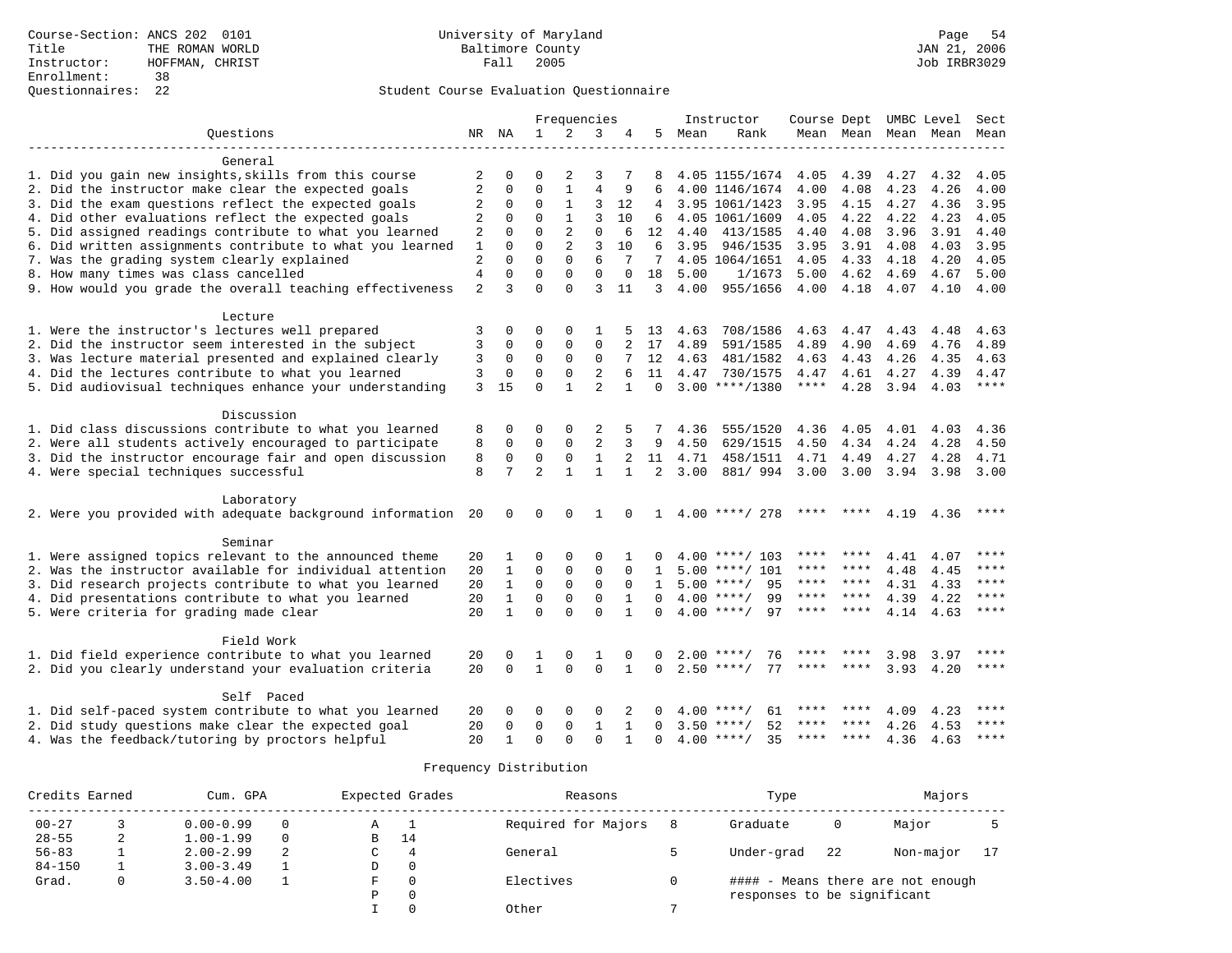## Questionnaires: 12 Student Course Evaluation Questionnaire

|                                                           |                |              |              |              | Frequencies  |   |    |      | Instructor       | Course Dept |           | UMBC Level |      | Sect        |
|-----------------------------------------------------------|----------------|--------------|--------------|--------------|--------------|---|----|------|------------------|-------------|-----------|------------|------|-------------|
| Ouestions                                                 | NR             | ΝA           |              | 2            | 3            | 4 | 5  | Mean | Rank             |             | Mean Mean | Mean Mean  |      | Mean        |
| General                                                   |                |              |              |              |              |   |    |      |                  |             |           |            |      |             |
| 1. Did you gain new insights, skills from this course     |                | $\Omega$     | 0            | $\Omega$     | 0            |   | 9  | 4.75 | 298/1674         | 4.75        | 4.39      | 4.27       | 4.26 | 4.75        |
| 2. Did the instructor make clear the expected goals       |                | $\Omega$     | $\Omega$     | $\Omega$     |              |   | 6  | 4.42 | 721/1674         | 4.42        | 4.08      | 4.23       | 4.21 | 4.42        |
| 3. Did the exam questions reflect the expected goals      |                | $\Omega$     | $\Omega$     | $\Omega$     | 2            |   |    | 4.42 | 684/1423         | 4.42        | 4.15      | 4.27       | 4.27 | 4.42        |
| 4. Did other evaluations reflect the expected goals       |                | $\Omega$     | 0            | $\Omega$     |              |   | 10 | 4.83 | 157/1609         | 4.83        | 4.22      | 4.22       | 4.27 | 4.83        |
| 5. Did assigned readings contribute to what you learned   | 0              | $\Omega$     | U            | $\Omega$     | $\Omega$     | 5 |    | 4.58 | 277/1585         | 4.58        | 4.08      | 3.96       | 3.95 | 4.58        |
| 6. Did written assignments contribute to what you learned | $\mathbf 0$    | $\Omega$     | U            | $\Omega$     | 2            |   | 5  | 4.25 | 667/1535         | 4.25        | 3.91      | 4.08       | 4.15 | 4.25        |
| 7. Was the grading system clearly explained               | 0              | $\Omega$     | 0            | $\Omega$     |              |   | 8  | 4.67 | 330/1651         | 4.67        | 4.33      | 4.18       | 4.16 | 4.67        |
| 8. How many times was class cancelled                     | 0              | $\Omega$     | $\Omega$     | $\Omega$     | $\Omega$     |   | 10 | 4.83 | 832/1673         | 4.83        | 4.62      | 4.69       | 4.68 | 4.83        |
| 9. How would you grade the overall teaching effectiveness |                | <sup>n</sup> |              | <sup>n</sup> | <sup>n</sup> |   |    | 4.64 | 283/1656         | 4.64        | 4.18      | 4.07       | 4.07 | 4.64        |
| Lecture                                                   |                |              |              |              |              |   |    |      |                  |             |           |            |      |             |
| 1. Were the instructor's lectures well prepared           |                | $\Omega$     |              | 0            |              |   |    |      | 4.36 1044/1586   | 4.36        | 4.47      | 4.43       | 4.42 | 4.36        |
| 2. Did the instructor seem interested in the subject      |                | $\Omega$     | $\Omega$     | $\Omega$     | $\Omega$     |   | 10 | 4.91 | 567/1585         | 4.91        | 4.90      | 4.69       | 4.66 | 4.91        |
| 3. Was lecture material presented and explained clearly   | 1              | $\Omega$     | 0            | $\Omega$     | 0            | 4 |    | 4.64 | 481/1582         | 4.64        | 4.43      | 4.26       | 4.26 | 4.64        |
| 4. Did the lectures contribute to what you learned        |                | $\Omega$     | <sup>0</sup> | $\Omega$     | 0            |   | 10 | 4.91 | 171/1575         | 4.91        | 4.61      | 4.27       | 4.25 | 4.91        |
| 5. Did audiovisual techniques enhance your understanding  | $\overline{a}$ |              |              |              |              |   |    |      | $2.00$ ****/1380 | ****        | 4.28      | 3.94       | 4.01 | $***$ * * * |
| Discussion                                                |                |              |              |              |              |   |    |      |                  |             |           |            |      |             |
| 1. Did class discussions contribute to what you learned   |                | $\Omega$     | 0            | 0            |              |   |    | 4.73 | 251/1520         | 4.73        | 4.05      | 4.01       | 4.09 | 4.73        |
| 2. Were all students actively encouraged to participate   |                | $\Omega$     | 0            | 0            |              |   | 9  | 4.73 | 420/1515         | 4.73        | 4.34      | 4.24       | 4.32 | 4.73        |
| 3. Did the instructor encourage fair and open discussion  |                | $\Omega$     | U            | $\Omega$     | 0            |   |    | 4.82 | 346/1511         | 4.82        | 4.49      | 4.27       | 4.34 | 4.82        |
| 4. Were special techniques successful                     |                | 9            |              |              |              |   |    |      | $3.00$ ****/ 994 | ****        | 3.00      | 3.94       | 3.96 | $***$ * * * |

| Credits Earned |          | Cum. GPA      |   | Expected Grades |          | Reasons             |   | Type                        |    | Majors                            |  |
|----------------|----------|---------------|---|-----------------|----------|---------------------|---|-----------------------------|----|-----------------------------------|--|
| $00 - 27$      | $\Omega$ | $0.00 - 0.99$ |   | А               | 4        | Required for Majors |   | Graduate                    | 0  | Major                             |  |
| $28 - 55$      | 2        | $1.00 - 1.99$ |   | В               | 4        |                     |   |                             |    |                                   |  |
| $56 - 83$      |          | $2.00 - 2.99$ | 2 | $\sim$<br>◡     | 2        | General             |   | Under-grad                  | 12 | Non-major                         |  |
| $84 - 150$     | 2        | $3.00 - 3.49$ |   | D               | 0        |                     |   |                             |    |                                   |  |
| Grad.          | 0        | $3.50 - 4.00$ | 4 | F               | 0        | Electives           |   |                             |    | #### - Means there are not enough |  |
|                |          |               |   | Ρ               | 0        |                     |   | responses to be significant |    |                                   |  |
|                |          |               |   |                 | $\Omega$ | Other               | 6 |                             |    |                                   |  |
|                |          |               |   |                 |          |                     |   |                             |    |                                   |  |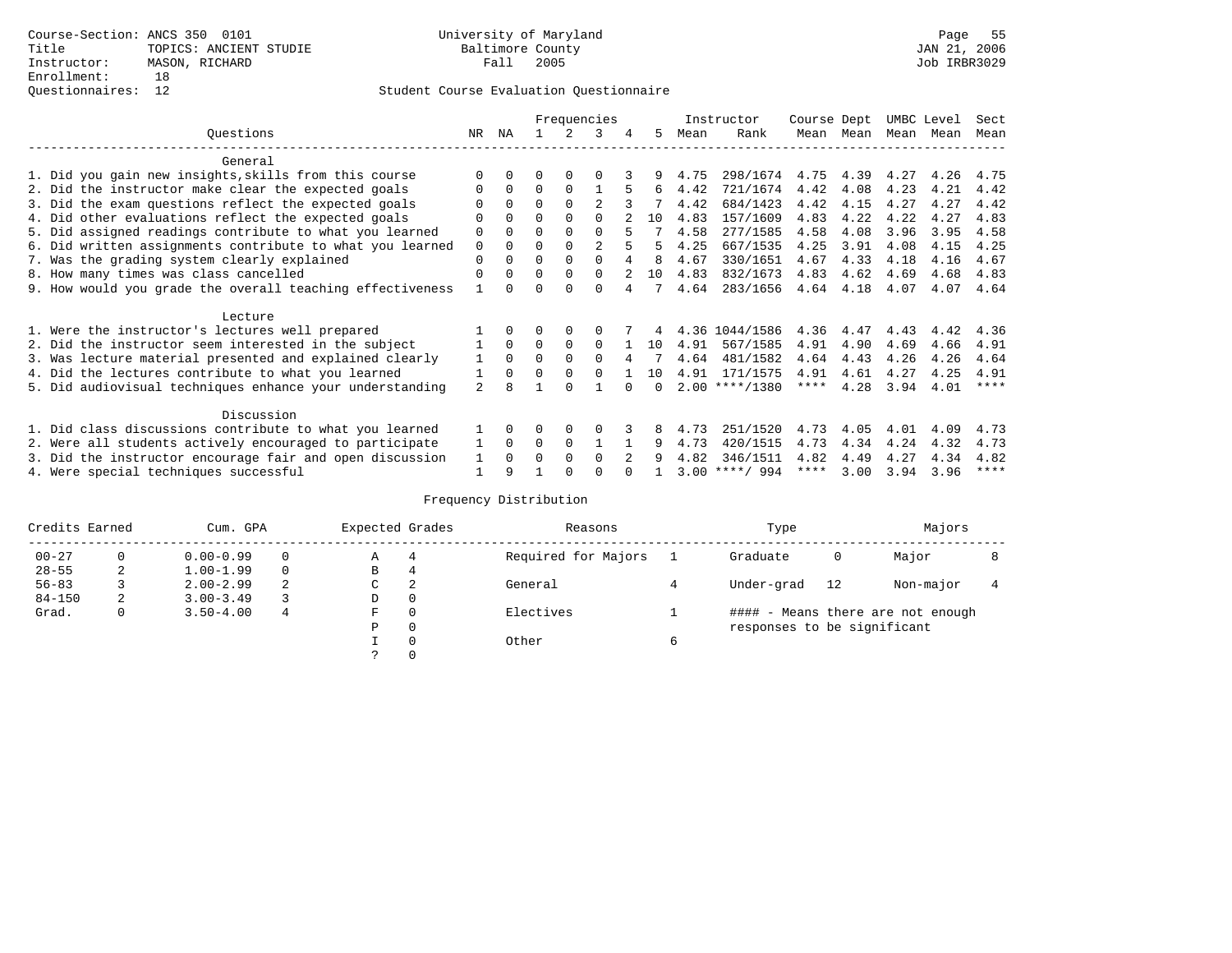| Course-Section: ANCS 350H 0101                                    |                        |  |    | University of Maryland |             |  |  |   |               |      |            |             |      |                 | Page         | -56  |
|-------------------------------------------------------------------|------------------------|--|----|------------------------|-------------|--|--|---|---------------|------|------------|-------------|------|-----------------|--------------|------|
| Title                                                             | Topics in Ancient Stud |  |    | Baltimore County       |             |  |  |   |               |      |            |             |      |                 | JAN 21, 2006 |      |
| Instructor:                                                       | Mason Richard          |  |    | Fall                   | 2005        |  |  |   |               |      |            |             |      |                 | Job IRBR3029 |      |
| Enrollment:                                                       | 40                     |  |    |                        |             |  |  |   |               |      |            |             |      |                 |              |      |
| Student Course Evaluation Questionnaire<br>Ouestionnaires:<br>-40 |                        |  |    |                        |             |  |  |   |               |      |            |             |      |                 |              |      |
|                                                                   |                        |  |    |                        |             |  |  |   |               |      |            |             |      |                 |              |      |
|                                                                   |                        |  |    |                        | Frequencies |  |  |   |               |      | Instructor | Course Dept |      | UMBC Level Sect |              |      |
|                                                                   | Ouestions              |  | NR | ΝA                     |             |  |  | 4 | $\mathcal{L}$ | Mean | Rank       | Mean        | Mean | Mean            | Mean         | Mean |

| Credits Earned |          | Cum. GPA      |          | Expected Grades |          | Reasons             | Type                        |    | Majors                            |     |
|----------------|----------|---------------|----------|-----------------|----------|---------------------|-----------------------------|----|-----------------------------------|-----|
| $00 - 27$      | 0        | $0.00 - 0.99$ | $\Omega$ | Α               | - 0      | Required for Majors | Graduate                    | 0  | Major                             |     |
| $28 - 55$      | 0        | $1.00 - 1.99$ | $\Omega$ | B               | 0        |                     |                             |    |                                   |     |
| $56 - 83$      | 0        | $2.00 - 2.99$ | $\Omega$ | C               | - 0      | General             | Under-grad                  | 40 | Non-major                         | -40 |
| $84 - 150$     | $\Omega$ | $3.00 - 3.49$ | $\Omega$ | D               | - 0      |                     |                             |    |                                   |     |
| Grad.          | 0        | $3.50 - 4.00$ | $\Omega$ | F               | $\Omega$ | Electives           |                             |    | #### - Means there are not enough |     |
|                |          |               |          | D               | $\Omega$ |                     | responses to be significant |    |                                   |     |
|                |          |               |          |                 | $\Omega$ | Other               |                             |    |                                   |     |
|                |          |               |          |                 |          |                     |                             |    |                                   |     |